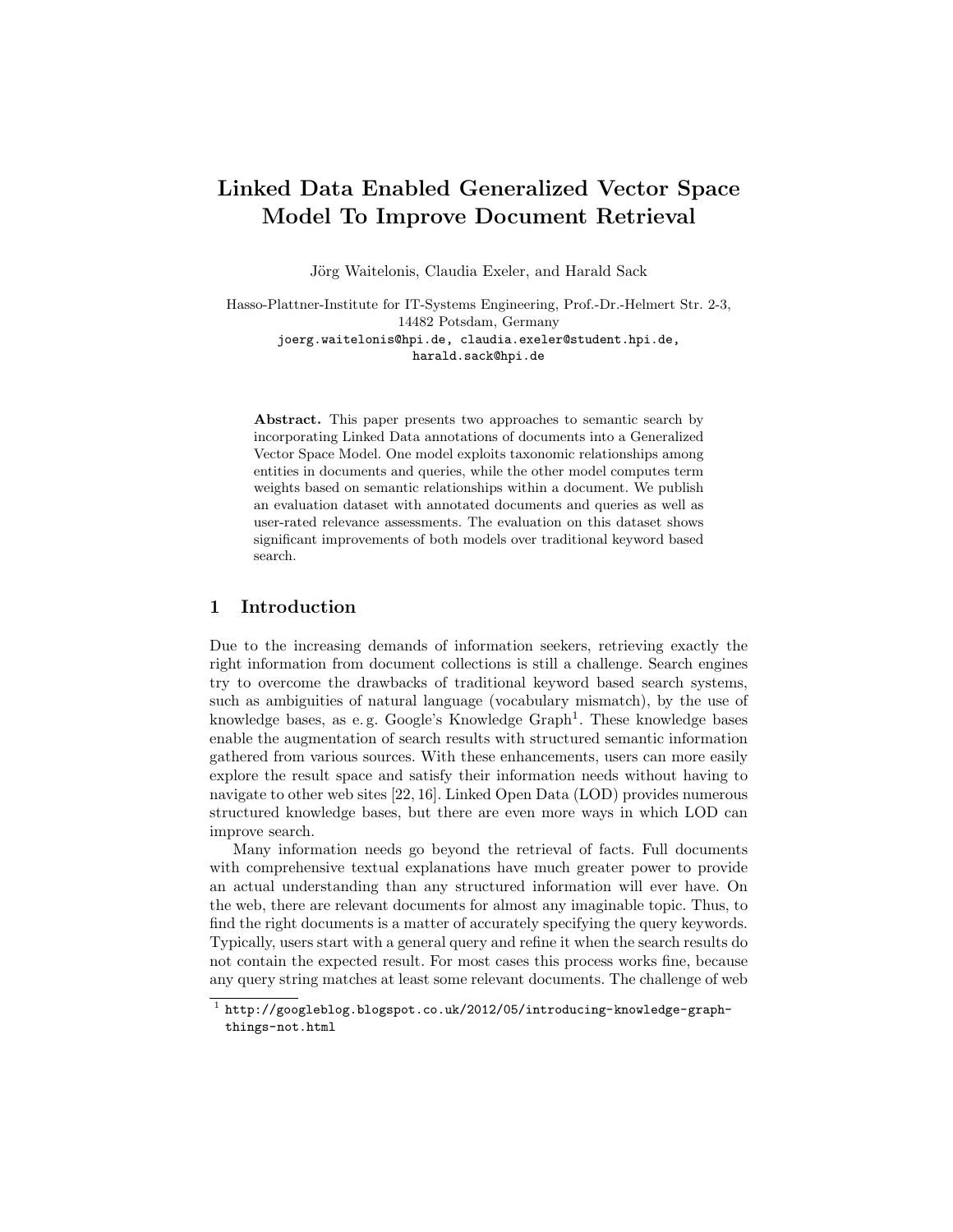search is thus to determine the highest quality results among a set of matching documents. In contrast to web search, query refinement can quickly lead to empty result sets in document collections of limited size, such as blogs, multimedia archives, or libraries, because the wrong choice of keywords may eliminate the only relevant document. One approach to cope with these shortcomings is to explicitly map the document content to entities of a formal knowledge base, and to exploit this information by taking into account semantic similarity as well as relatedness of documents and queries.

For this purpose, we have developed and comprehensively evaluated a Semantic Search system, which combines traditional keyword based search with LOD knowledge bases, in particular DBpedia<sup>2</sup>. Our approach shows that retrieval performance on less than web-scale search systems can be improved by the exploitation of graph information from LOD resources. The main contributions of this paper are two novel approaches to exploit LOD knowledge bases in order to improve document search and retrieval based on:

- 1. the adaption of the generalized vector space model (GVSM) with taxonomic relationships,
- 2. measuring the level of connectedness of entities within documents instead of traditional term frequency weighting,

Furthermore, we have published a manually assembled and carefully verified evaluation data set with semantically annotated documents, search queries, as well as relevance assessments at different relatedness levels<sup>3</sup>.

In the remainder of this paper, Section 2 provides a technical instruction and references related work. Section 3 describes the two proposed approaches and Section 4 addresses their evaluation. The final section summarizes and discusses the achieved results, and gives a brief outlook on future work.

# 2 Preliminaries and Related Work

Semantic Search makes use of explicit semantics to solve core search tasks, i. e. interpreting queries and data, matching query intent with data, and ranking search results according to their relevance for the query. In modern semantic retrieval systems the ranking also makes use of underlying knowledge bases to obtain the degree of semantic similarity between documents and queries [6]. One of the most popular retrieval models to determine similarity between documents and queries is the Vector Space Model (VSM). Basically, it assumes pairwise orthogonality among the vectors representing the index terms, which means that index terms are independent of each other. Hence, VSM does not take into account that two index terms can be semantically related. Therefore, Wong et. al. have introduced the *Generalized Vector Space Model (GVSM)*, where the index terms are composed of smaller elements and term vectors are not considered pairwise orthogonal in general [23]. The similarity function which determines

 $^2$  http://dbpedia.org/

<sup>3</sup> The ground truth dataset is published at: http://s16a.org/node/14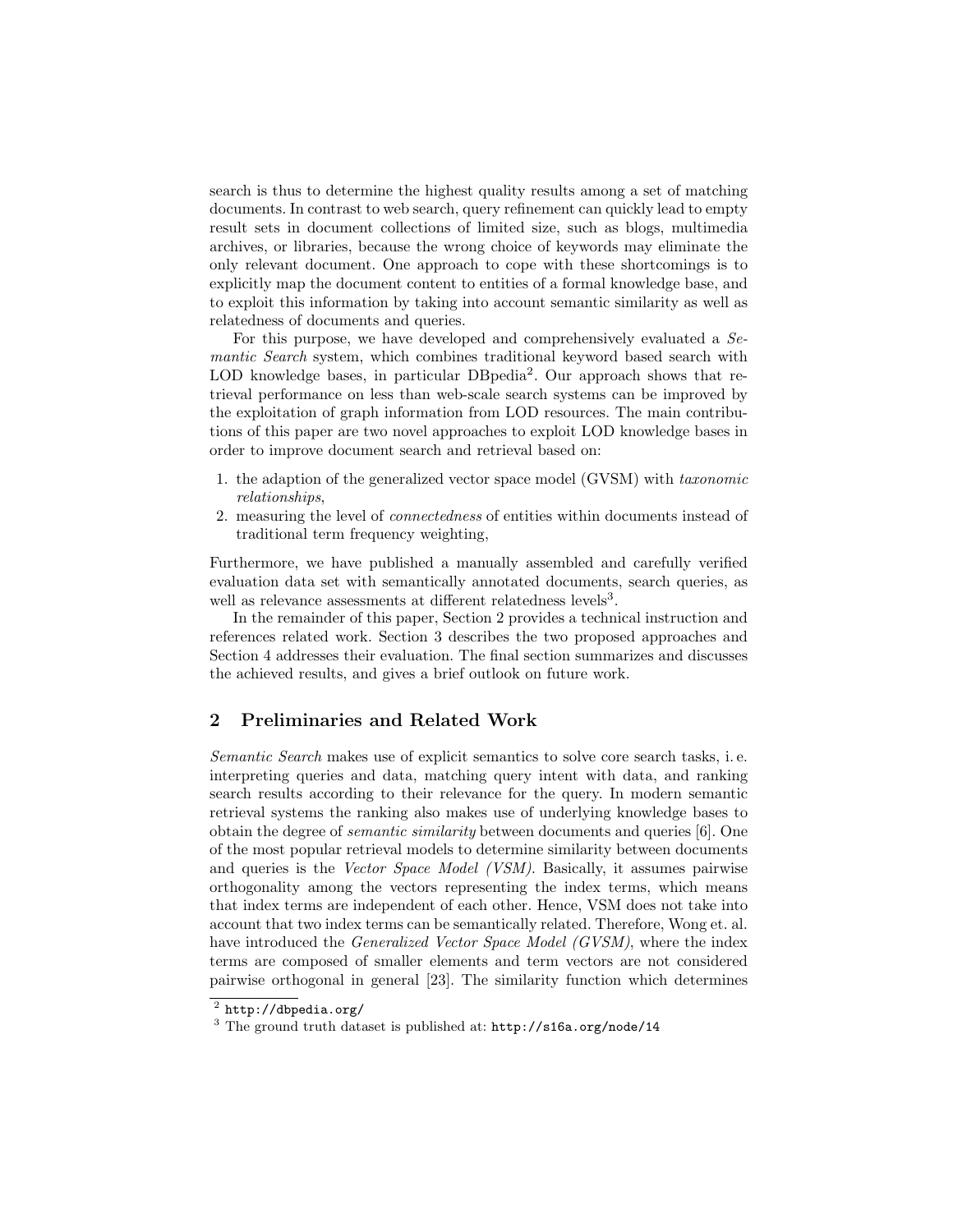the similarity among documents  $d_k$  and the query q is extended with a term correlation  $t_i \cdot t_j$ :

$$
sim_{cos}(\boldsymbol{d}_{k}, \boldsymbol{q}) = \frac{\sum_{j=1}^{n} \sum_{i=1}^{n} d_{k,j} q_{j} t_{i} t_{j}}{\sqrt{\sum_{i=1}^{n} d_{k,i}^{2}} \sqrt{\sum_{i=1}^{n} q_{i}^{2}}},
$$
\n(1)

where  $d_{k,i}$ ,  $q_i$  represent the weights in the document and query vectors, n the dimension of the new vectors. The term correlation  $t_i \cdot t_j$  can be implemented in different ways. Wong et. al. have used co-occurrences [23] and the model in [17] uses WordNet, a large lexical database of words grouped into sets of synonyms (synsets), each expressing a distinct concept [11]. Our approach instead utilizes LOD resources and their underlying ontologies to determine a correlation between related index terms.

Before exploiting the semantic relatedness, the document contents must be annotated via Named Entity Linking (NEL). NEL is the task of identifying mentions of named entities in a text and linking them to the corresponding entities in a knowledge base. A wide range of approaches for NEL exists and most of them integrate natural language processing, such as named entity recognition, co-reference resolution, and word sense disambiguation (WSD) with statistical, graph-based, and machine learning techniques [19].

Our retrieval approach is inspired by the idea of Concept-based document retrieval, which uses WSD to substitute ambiguous words with their intended unambiguous concepts and then applies traditional IR methods [5]. Several knowledge bases have been exploited to define concepts. One of the first concept-based IR approaches in [21] uses the WordNet taxonomy, whereas the more recent Explicit Semantic Analysis [3, 4] is based on concepts that have been automatically extracted from Wikipedia.

Some approaches have already attempted to include semantic relationships in a retrieval model. Lexical relationships on natural language words have been applied by [7] for query expansion and by [17] in a GVSM. However, their lack of disambiguation introduces a high risk for misinterpretation and errors. The latter model nevertheless shows small improvements, but is limited by the knowledge represented in WordNet. The fact that named entities play an important role in many search queries has been considered by  $[1, 12]$ . Their approach focuses on correctly interpreting and annotating of the query and extending the query with names of instances of found classes.

Another approach is applied by  $[20, 2]$ . They use formal SPARQL<sup>4</sup> queries to identify entities relevant to the user's information need and then retrieve documents annotated with these entities. Since this requires knowledge of a formal query language, it is not suited for the ordinary user.

None of the above approaches provides an allround service for end-user centered semantic search, which simultaneously builds on a theoretically sound retrieval model and is proven to be practically useful. Neither do any of them take advantage of the relationships of concepts represented in a document. These

 $^4$  http://www.w3.org/TR/sparql11-overview/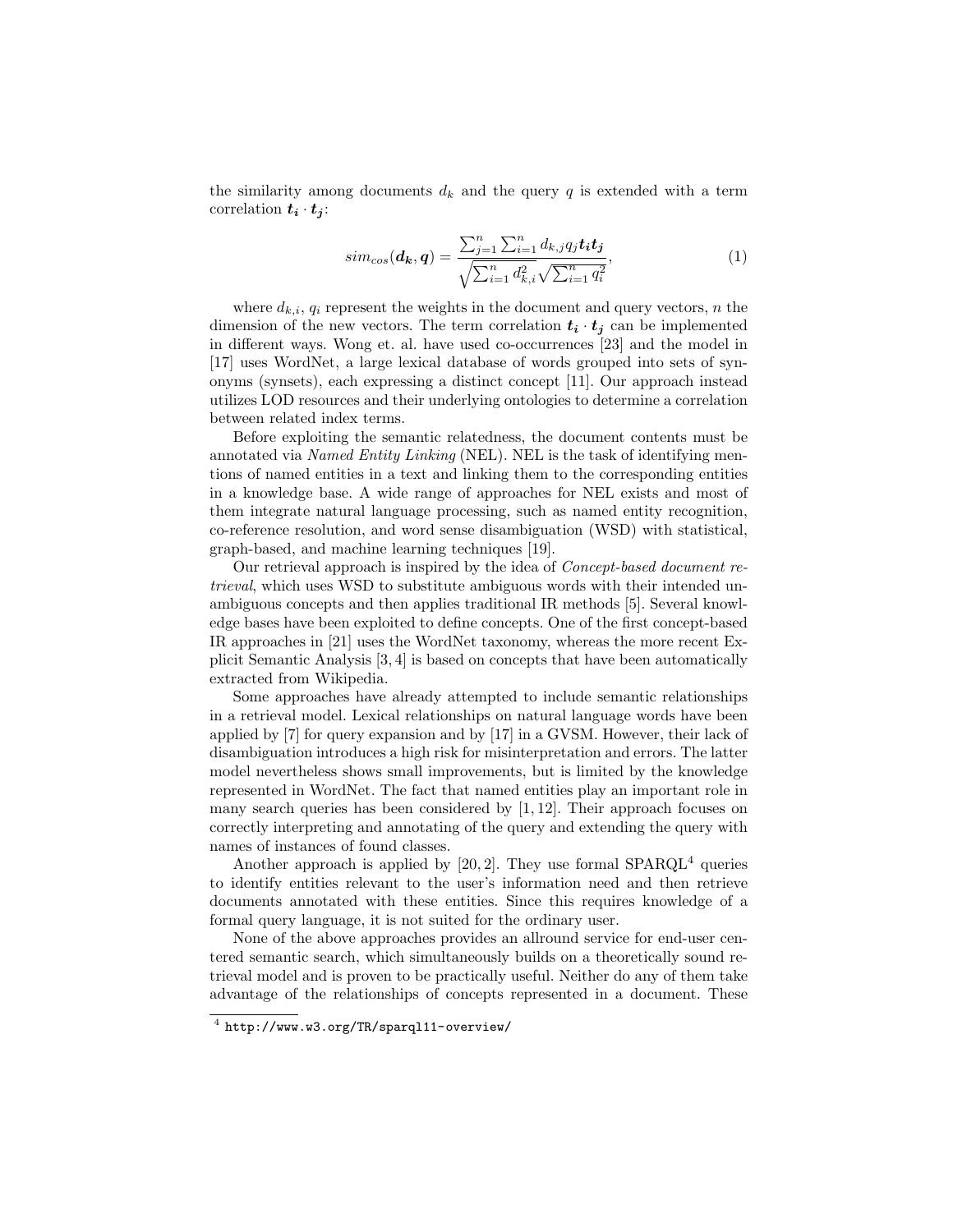are also the main points that the approaches presented in the following sections address.

## 3 Linked Data Enabled GVSM

With the goal to increase search recall, the *taxonomic approach* uses taxonomic relationship within the knowledge base to determine documents containing entities that are not explicitly mentioned in, but strongly related to the query. We go beyond any of the previous GVSM approaches by exploiting the semantic relationships to also identify documents that are not directly relevant, but related to the search query. Related documents serve as helpful recommendations if none or only few directly relevant documents exist, which is a frequent scenario when searching in limited document collections. Furthermore, taxonomies provide subclass relationships necessary for effectively answering class queries, a special kind of topical searches, where any members of a class are considered relevant. For example, the class search query "Tennis Players" should also return documents about instances of the class "Tennis Players", such as "Andrew Agassi", "Steff Graf", etc., even if the term or entity "Tennis Players" does not explicitly occur in these documents.

In addition to the taxonomic approach, we also propose a *connectedness ap*proach, which aims at increasing search precision. In general, this approach computes an improved term weighting by analyzing semantic relationships between the entities within a document.



Fig. 1. Evaluation architecture overview.

Fig. 1 shows the entire workflow of both proposed semantic search approaches in addition to traditional keyword based search. The workflow consists of four processing steps: (1) traditional syntactic document and query processing, (2)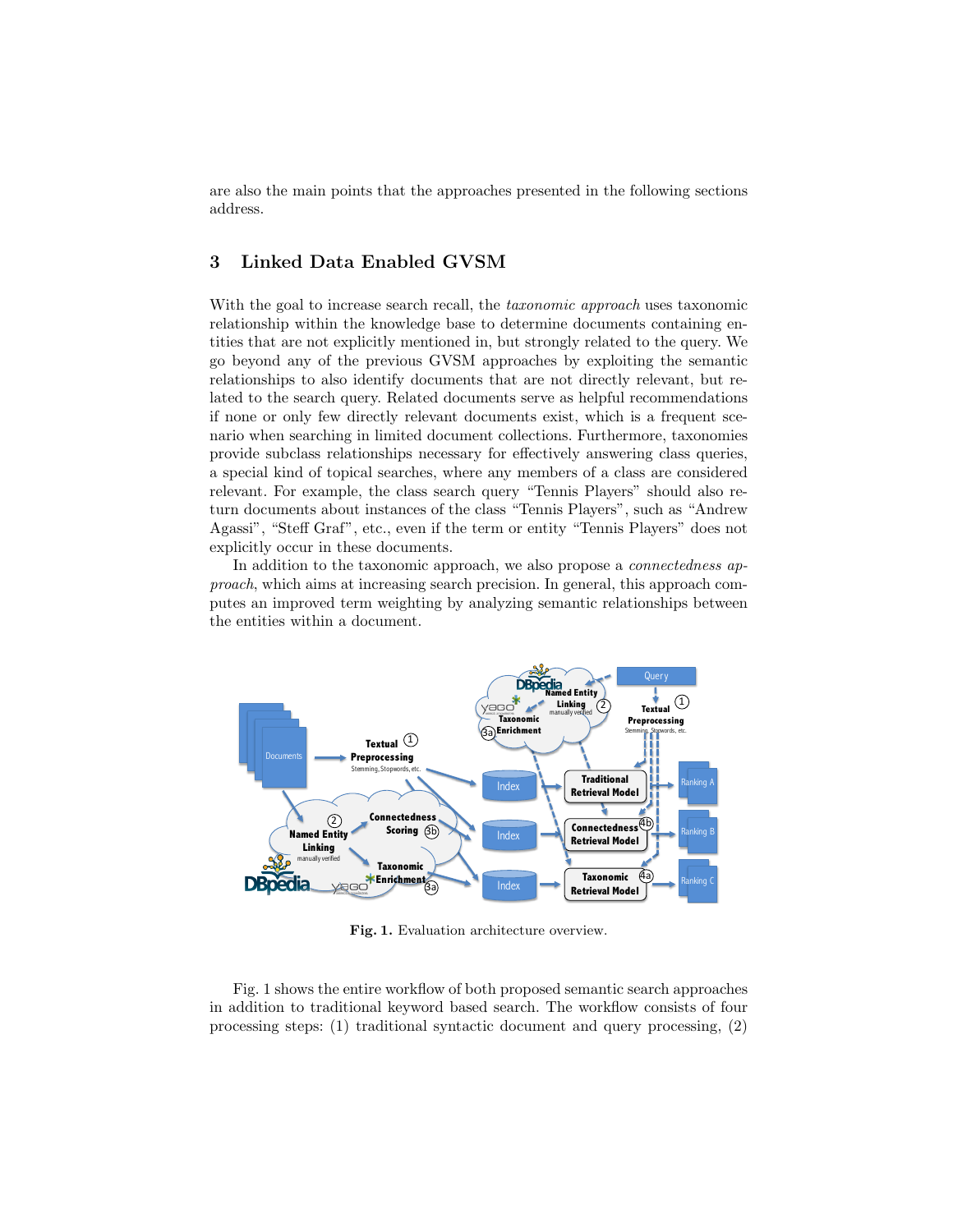semantic document and query annotation with LOD resources, (3) annotation enrichment with semantic information, and (4) query to document matching and result ranking. These steps have been implemented into the Apache SOLR/Lucene<sup>5</sup> indexing and retrieval system. Their purpose, theoretical background and implementation are explained in detail in the following.

The process starts with textual preprocessing (step 1), which applies stopword removal, basic synonym expansion, and word stemming to the document texts. The resulting textual index terms constitute one part of the index for both proposed approaches, so that textual and semantic index terms are treated equally. In parallel, step 2 performs semantic document annotation by NEL with DBpedia entities. Because NEL does not always guarantee correct results, the annotation of documents has been manually revised with [16].

### 3.1 Taxonomic Enrichment & Retrieval

The taxonomic approach is a variation of the GVSM. In a GVSM, term vectors are not necessarily orthogonal to reflect the notion that some entities or words are more closely related or similar to each other. This section describes the construction of term vectors from a taxonomy (step 3a) and the derived retrieval model for matching documents to a query (step 4a).

For index term associated with an entity, the term vectors  $t_i$  are constructed from the entity vector  $e_i$  of the entity it represents and the set of its classes  $c(e_i)$ :

$$
\boldsymbol{t_i} = \alpha_e \boldsymbol{e_i} + \alpha_c \frac{\boldsymbol{v_i}}{|\boldsymbol{v_i}|}, \text{ with } \boldsymbol{v_i} = \sum_{c_j \in c(e_i)} w(c_j, e_i) \times \boldsymbol{c_j}. \tag{2}
$$

The  $e_i$  and  $c_j$  are pairwise orthogonal vectors with n dimensions, where each dimension stands for either an entity or a class. Accordingly,  $n$  is the sum of the number of entities and the number of classes in the corpus. Taking the  $c_i$  to be orthogonal suggests that the classes are mutually independent, which is not given since membership in one class often implies membership in another. This model is thus not suited to calculate similarity between classes, but it does provide a vector space in which entities and documents can be represented in compliance with their semantic similarities.

The factors  $\alpha_e$  and  $\alpha_c$  determine how strongly exact matches of the query entities are favored over matches of similar entities. They are constant across the entire collection to make sure that the similarity of the term vectors corresponding to two entities with the same classes is uniform. To keep  $t_i$  a unit vector, they are calculated on a single value  $\alpha \in [0, 1]$ :

$$
\alpha_e = \frac{\alpha}{\sqrt{\alpha^2 + (1 - \alpha)^2}} \text{ and } \alpha_c = \frac{1 - \alpha}{\sqrt{\alpha^2 + (1 - \alpha)^2}}.
$$
 (3)

With higher  $\alpha$ , documents with few occurrences of the queried entity will be preferred over documents with many occurrences of related entities.

 $^5$  http://lucene.apache.org/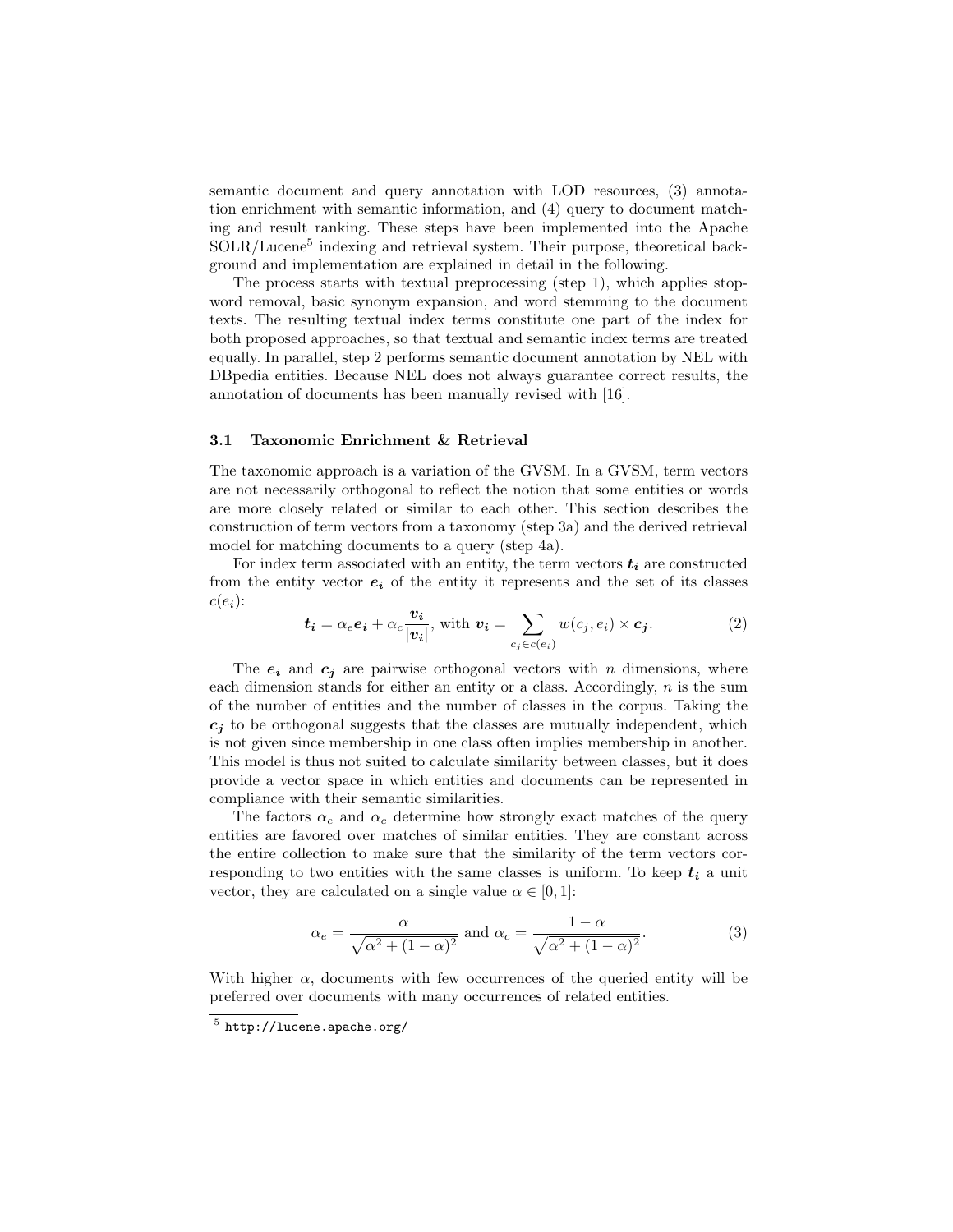Since not every shared class means the same level of similarity between two entities, not all classes should contribute equally strong to the similarity score. Assigning weights  $w(c_i, e_i)$  to the classes within a term vector achieves this effect. Without them, the cosine similarity of two document (or query) vectors solely depends on the number of classes shared by the entities they contain. The  $w(c_j, e_i)$  should express the relevance of the class  $c_j$  to the entity  $e_i$ . We found that Resnik's relatedness measure [13], i.e.  $w_{Resnik} = max_{c' \in S(c_j, e_i)} IC(c')$ performed best in our evaluations (cf. Sec. 4).  $IC(c')$  expresses the specificity, or information content, of the class  $c'$ , and can be calculated by measures like linear depth, non-linear depth [14], or Zhou's IC [24]. It is a valuable component for our approach because generic classes hold less information. For example, British Explorers is a more precise description of James Cook than the general class Person. Other similarities that include IC have been proposed in [9], [10], and [18].

For our implementation, we have employed the classes from  $YAGO<sup>6</sup>$ , a large semantic knowledge base derived from Wikipedia categories and WordNet, which interlinks with DBpedia entities [15]. Its taxonomy, which we have extend with rdf:type statements to include the instances, is well suited for the taxonomic approach for two reasons. First, it is fine-grained and thereby also allows for a fine-grained determination of similar entities. Second, since the main taxonomic structure is based on WordNet, it has high quality and consistency. This is advantageous when using the taxonomy tree for similarity calculations. Other taxonomies, such as the DB pedia  $Ontology<sup>7</sup>$  or Umbel<sup>8</sup>, also qualify.

The text index integrates into the model by appending the traditional document vector to the entity-based document vectors. Fig. 2 shows an example document d and query q annotated with entities  $(dbp)$ ; and classes  $(yaqo)$ ; as well as the corresponding document vector  $d$  and query vector  $q$ .

| d:                                                   | $\sim$       | dbp:Moon              | 0.7          | 0   |
|------------------------------------------------------|--------------|-----------------------|--------------|-----|
| "Armstrong <sub>dbp:Neil_Armstrong,</sub>            | ENTITIE      | dbp:Yuri Gagarin      | <sup>0</sup> | 0.7 |
|                                                      |              | dbp:Neil Armstrong    | 0.7          | o   |
| yago:Astronaut, yago:Person landed on the            |              | vago:Astronaut        | 0.5          | 0.3 |
| moon dbp:Moon, yago:CelestialBody                    | ASSES        | vago:Person           | 0.3          | 0.2 |
|                                                      |              | yago:SovietCosmonauts | 0            | 0.6 |
| q:                                                   |              | vago:CelestialBody    | 0.7          | 0   |
|                                                      |              | armstrong             |              | 0   |
| "Yuri Gagarin <sub>dbp:Yuri_Gagarin,</sub>           |              | land                  |              | 0   |
|                                                      | <b>NORDS</b> | moon                  |              | 0   |
| yago:SovietCosmonauts, yago:Astronaut,<br>$\epsilon$ |              | yuri                  | O            |     |
| yago:Person                                          |              | gagarin               | 0            |     |

Fig. 2. Example document and query vectors in the taxonomic model.

 $^6$  http://www.mpi-inf.mpg.de/departments/databases-and-informationsystems/research/yago-naga/yago/

 $7$  http://wiki.dbpedia.org/services-resources/ontology

<sup>8</sup> http://www.umbel.org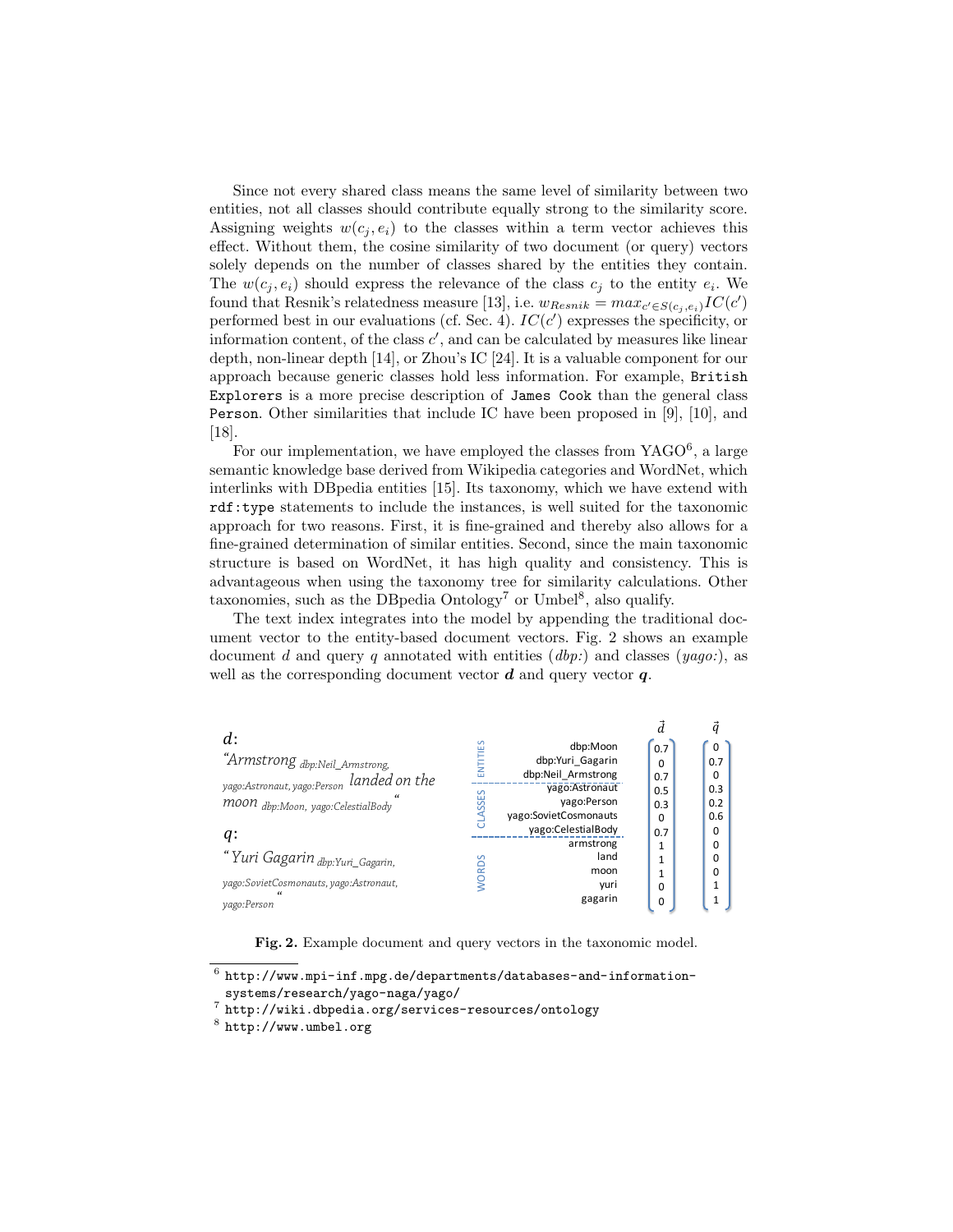#### 3.2 Connectedness Approach

To determine the relevance of a term within a document, term frequency  $(tf)$ is not always the most appropriate indicator. Good writing style avoids word repetitions, and consequently, pronouns often replace occurrences of the actual term. However, the remaining number of occurrences of the referred-to word depends on the writer. In documents with annotated entities, term frequency is especially harmful when annotations are incomplete. Such incompleteness might result, for example, when only the first few occurrences of an entity are marked, annotations are provided as a duplicate free set on document level, or not all surface forms of an entity are recognized.

We therefore suggest to replace the term frequency weight by a new measure, connectedness, which requires adaptations of indexing (step 3b in Fig. 1) and similarity scoring (step 4b). The connectedness of an entity within a document is a variation of the degree centrality based on the graph representation of the underlying knowledge base [8]. It describes how strongly the entity is connected within the subgraph of the knowledge base induced by the document (*document*) subgraph). This approach has the desirable side effect that wrong annotations tend to receive lower weights due to the lack of connections to other entities in the text.

The document subgraph  $D$ , as illustrated by the example in Fig. 3 (A), includes all entities that are linked within the document  $(e_1 \text{ to } e_8)$  as well as all entities from the knowledge base that connect at least two entities from the document ( $e_9$  to  $e_{10}$ ). As connectedness is defined on undirected graphs, the function  $rel(e_i, e_j)$  is applied to to create an undirected document subgraph. It returns true if and only if there exists some relation from  $e_i$  to  $e_j$  or from  $e_j$  to  $e_i$ . Each entity  $e_i \in D$  has a set  $E_i$  of directly connected entities and a set  $F_i$  of indirectly connected entities:

$$
E_i = \{e \in D | rel(e, e_i) \} \text{ and } F_i = \{e \in D | \exists x : rel(e, x) \land rel(x, e_i) \} \qquad (4)
$$

Fig. 3 (B) illustrates  $E_i$  and  $F_i$  for the example document in part A.



Fig. 3. A: Subgraph of a knowledge base spanned by a document. An arrow from entity  $e_i$  to  $e_j$  indideates that an RDF triple  $\langle e_i \rangle$  rel  $\langle e_j \rangle$  exists in the underlying knowledge base. B: Each entity is connected to the members of its  $E_i$  by a solid line, and to the members of its  $F_i$  by a dashed line.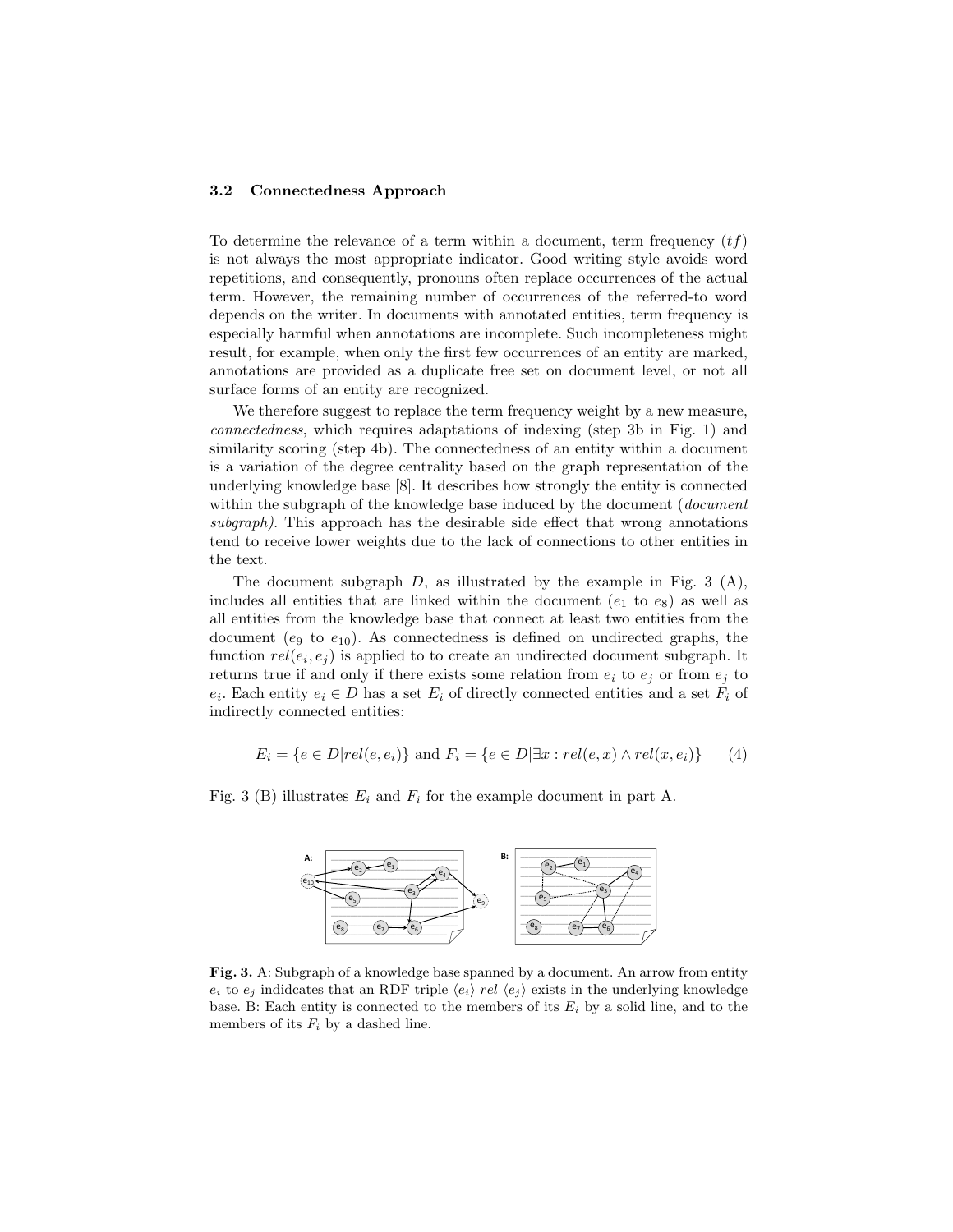Based on these sets, connectedness  $cn(e_i, d)$  is computed as follows:

$$
cn(e_i, d) = 1 + (|E_i| + |F_i|) \times \frac{|D|}{n_d}, \text{ where } n_d = \sum_{e_j \in D} |E_j| + |F_j|.
$$
 (5)

Entities may have no connections to any other entities in the document subgraph. Since they are nevertheless relevant to the document, we add 1 to all scores. The multiplication with  $|D|/n_d$  normalizes the score by the average number of connected entities over all  $e \in D$ . This normalization creates comparability between different documents, which is otherwise lacking for two reasons: On the one hand, entities are more likely to be connected to other entities in documents with more annotations. On the other hand, a single connection to another entity is more significant in a sparse document subgraph than in a dense one. The average score is preferable over the sum of scores because it keeps a larger variation in scores.

While calculating the term's weight within a document via connectedness, we keep the traditional inverse document frequency  $(idf)$  to calculate the term's distinctness. Whether or not a word or entity has a large power to distinguish relevant from non-relevant documents depends on the document corpus. In a corpus with articles about Nobel Prize winners, for example, 'Nobel Prize' is a common term, whereas in general collections, the same term is much less frequent, and its occurrence is more informative. Distinctness can thus only be accurately estimated by a corpus dependent measure.

Since connectedness is independent of taxonomic classes, for this approach the term vectors consist of the entity vector (all 0 for unannotated terms) concatenated with the traditional term vector. While weights in the traditional term vector part remain tf-idf weights, the entity vectors' values are cn-idf values, i.e.

$$
w(e_i, d) = cn(e_i, d) \times idf(e_i) = \left(1 + (|E_i| + |F_i|) \times \frac{|D|}{n_d}\right) \times \log \frac{|N|}{df(t)}.
$$
 (6)

On the other hand, connectedness is not suitable for weighting query entities. The main reason for this is that most of the times queries are too short to contain sufficiently many connections to convey any meaningful context. Furthermore, whether query weights are recommendable is application-dependent, and consequently left out in our considerations.

#### 4 Evaluation

The evaluation shows how the proposed retrieval models improve the search effectiveness. To perform an initial optimization, we have manually assembled a ground truth dataset with documents, queries, and relevance judgements. Since human relevance judgements are idiosyncratic, variable and subjective, we have subsequently conducted a multi-user study with different judges, to double check whether the proposed method also performs well in a real user scenario.

An appropriate evaluation of the presented methods necessitates a correctly annotated dataset. This prohibits the use of traditional retrieval datasets, such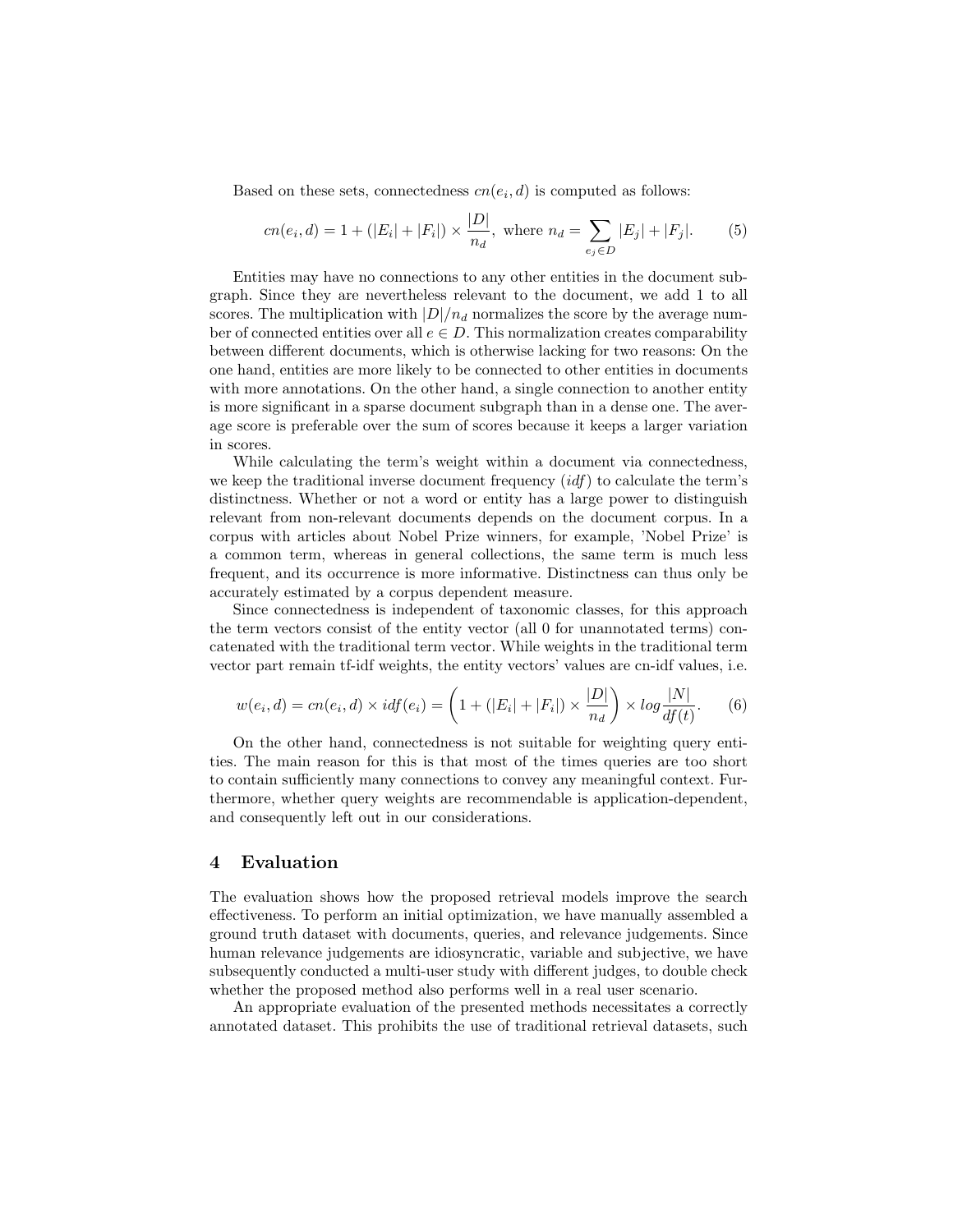as large scale web-search datasets, e.g. as provided by the TREC<sup>9</sup> community, because the semi-automatic creation of necessary semantic annotations would have taken too long. Datasets for NEL evaluation are perfectly annotated, but do not provide user queries and relevance judgments [19]. Since no appropriate dataset was publicly available, we decided to compile a new dataset. It consists of 331 articles from the yovisto  $b \log^{10}$  on history in science, tech, and art. The articles have an average length of 570 words, containing 3 to 255 annotations (average 83) and have been manually annotated with DBpedia entities [16]. Inspired by the blog's search log, we have assembled and also manually annotated a set of 35 queries. The blog authors, as domain experts, assisted in the creation of relevance judgements for each query.

On this initial dataset, we optimized some parameters of our approaches with respect to Mean Average Precision (MAP) and Normalized Discounted Cumulative Gain (NDCG). The Resnik similarity with Zhou's IC performed best for the class-based method, and connectedness worked best when average normalization (as described in Section 3.2) was applied. For text-only search on this dataset, length normalization was not beneficial, and the classical linear term frequency weighting performed better than Lucene's default, which takes the square root of the term frequency.

With this configuration, we have set up a user study. Since ranking all 331 documents for 35 queries was beyond our capacities, we have used pooling to identify potentially relevant documents. For every query, the top 10 ranked documents from text-, class- (Resnik-Zhou), and connectedness search have been collected and presented to the users in random order. The users were then asked to assign every document to one of the following five categories based on its relation to the query: Document is relevant (5), parts are relevant (3), document is related (3), parts are related (1), irrelevant (0). The rounded arithmetic mean of the relevance scores (indicated in parentheses) determines all relevance score in the ground truth. Furthermore, the participants directly compared the rankings produced by text search (baseline), class-based search, and connectedness-based search and identified the best (score 2) as well as the second-best ranking (score 1). In total, 64 users have participated in the relevance assessments. All queries have been assessed by at least 8 participants.

Table 1. Evaluation Results

| Method                                                                        |                         |       | MAP NDCG MAP@10 NDCG@10 RR Prec@1 |                         |                               |
|-------------------------------------------------------------------------------|-------------------------|-------|-----------------------------------|-------------------------|-------------------------------|
| Text (baseline)                                                               | $0.696$ 0.848           | 0.555 |                                   |                         | $0.743 \mid 0.960 \mid 0.943$ |
| Concept+Text $(\alpha = 1)$                                                   | $0.736$ 0.872           | 0.573 |                                   |                         | 0.761 0.979 0.971             |
| Connectedness (only)                                                          | $0.711 \mid 0.862 \mid$ | 0.567 |                                   |                         | $0.752 0.981 $ 0.971          |
| Connectedness (with tf)                                                       | $0.749 \mid 0.874 \mid$ | 0.583 |                                   |                         | <b>0.766</b> 0.979 0.943      |
| Taxonomic (no similarity, $\alpha = \frac{1}{2}$ )   0.766   0.875            |                         | 0.603 |                                   | $0.758 \mid 0.961 \mid$ | 0.943                         |
| Taxonomic (Resnik-Zhou, $\alpha = \frac{1}{2}$ ) <b>[0.768</b> ] <b>0.877</b> |                         | 0.605 |                                   | 0.762   0.961           | 0.943                         |

 $^9$  http://trec.nist.gov/

<sup>10</sup> http://blog.yovisto.com/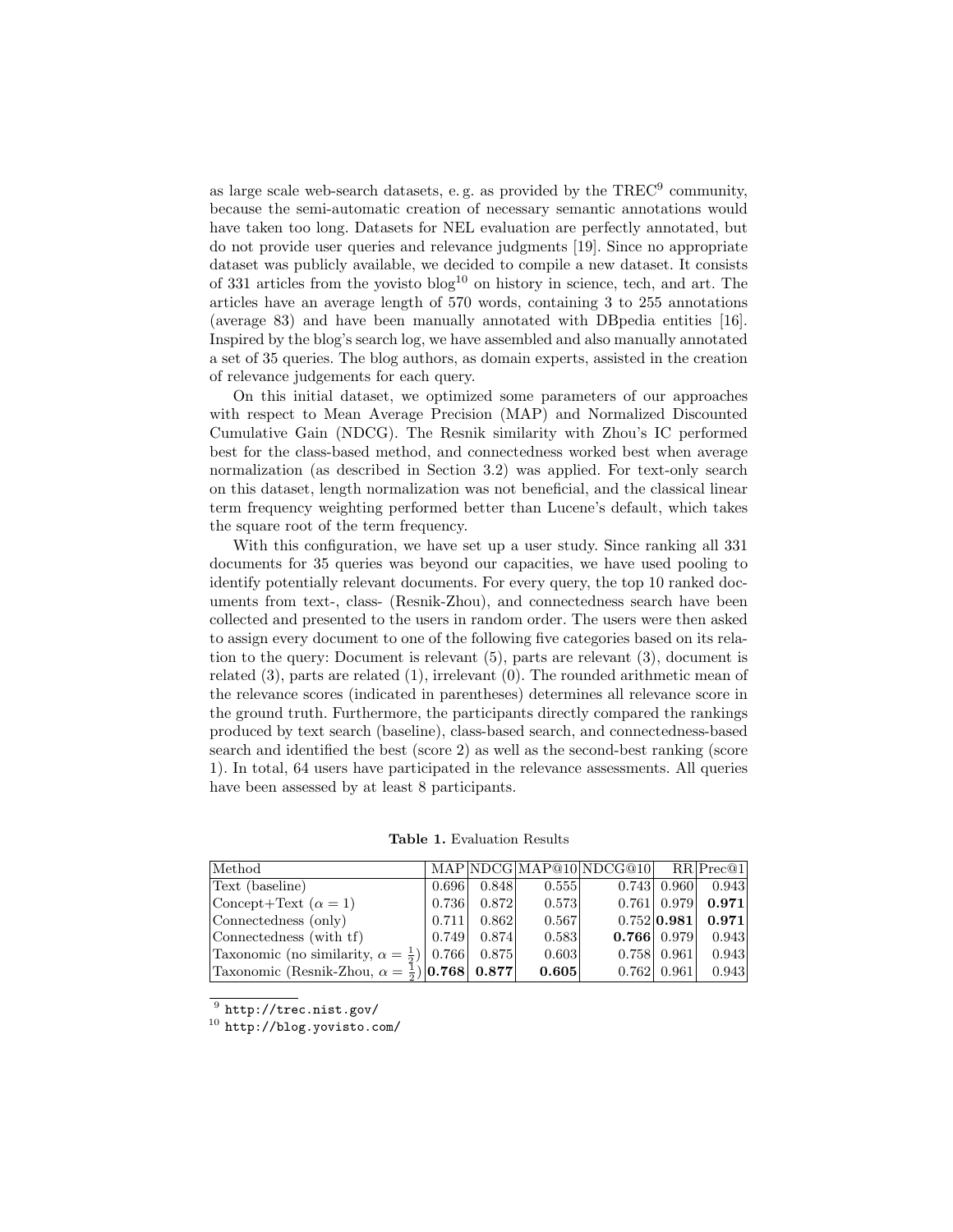Tab. 1 shows that the inclusion of semantic annotations and similarities clearly improves retrieval performance compared to traditional text search. As expected, the taxonomic approach increases overall recall (97.5% as compared to 93.2% for text search) because it is able to retrieve a larger number of documents. However, it also improves the ranking, measured by MAP and NDCG.

The connectedness approach performs better than text search, but worse than the other semantic methods, including the simple "Concept+Text" approach, where entities are treated as regular index terms within Lucene's default model. This poor performance is surprising because the results from the users' direct comparison of the three rankings indicates that connectedness (with an average score of 1.09) provides better rankings than taxonomic (1.01) and text search (0.90). This seeming contradiction hints at a difference between information retrieval evaluation measures and user perception of ranking quality. The evaluators have judged mainly by the very top few documents. Connectedness outperforms the other approaches in this respect, as shown by the reciprocal rank (RR) and precision@1 in Tab. 1. Also, connectedness performs best when related documents are not considered relevant.

Combining the connectedness measure with tf weights seems to be the best weighting. When considering only the first 10 documents, as users often do, this combined weighting's performance can be considered slightly better than the taxonomic approach due to its higher NDCG value, because NDCG takes different relevance levels into account, while MAP does not. However, connectedness is inferior to the taxonomic approach on the complete search results, because it simply does not retrieve certain documents. This harms the recall and negatively effects MAP and NDCG, while precision may still be higher.

| $\lim$ ilarity $\lim$                   |       | Jiang-Conrath $[9]$ |       | $Lin$ [10] |       |       |                                                                 |
|-----------------------------------------|-------|---------------------|-------|------------|-------|-------|-----------------------------------------------------------------|
| Specificity                             |       |                     |       |            |       |       | lin depth  log depth  Zhou's IC lin depth  log depth  Zhou's IC |
| MAP                                     | 0.766 | 0.753               | 0.766 | 0.767      | 0.767 | 0.766 | 0.767                                                           |
| NDCG                                    | 0.875 | 0.868               | 0.875 | 0.875      | 0.876 | 0.875 | 0.877                                                           |
|                                         |       |                     |       |            |       |       |                                                                 |
| $\left \text{Similarity}\right \right $ |       | Resnik [13]         |       |            |       |       | Tversky Ratio [18] Tversky Contrast [18]                        |

Table 2. Comparison of semantic similarities for the taxonomic model

Specificity lin depth log depth Zhou's IC MAP 0.768 0.768 0.768 0.768 0.763 NDCG  $\parallel$  0.877  $\parallel$  0.876  $\parallel$  0.877  $\parallel$  0.876  $\parallel$  0.873

Tab. 1 indicates that the use of the Resnik-Zhou similarity only has a very small positive impact on retrieval compared to the same approach with uniform weights. This is in line with the numbers from Tab. 2, which demonstrate that the choice of semantic similarity has only little impact. Apparently, the number of shared classes has a more significant influence in this setup than the class weights.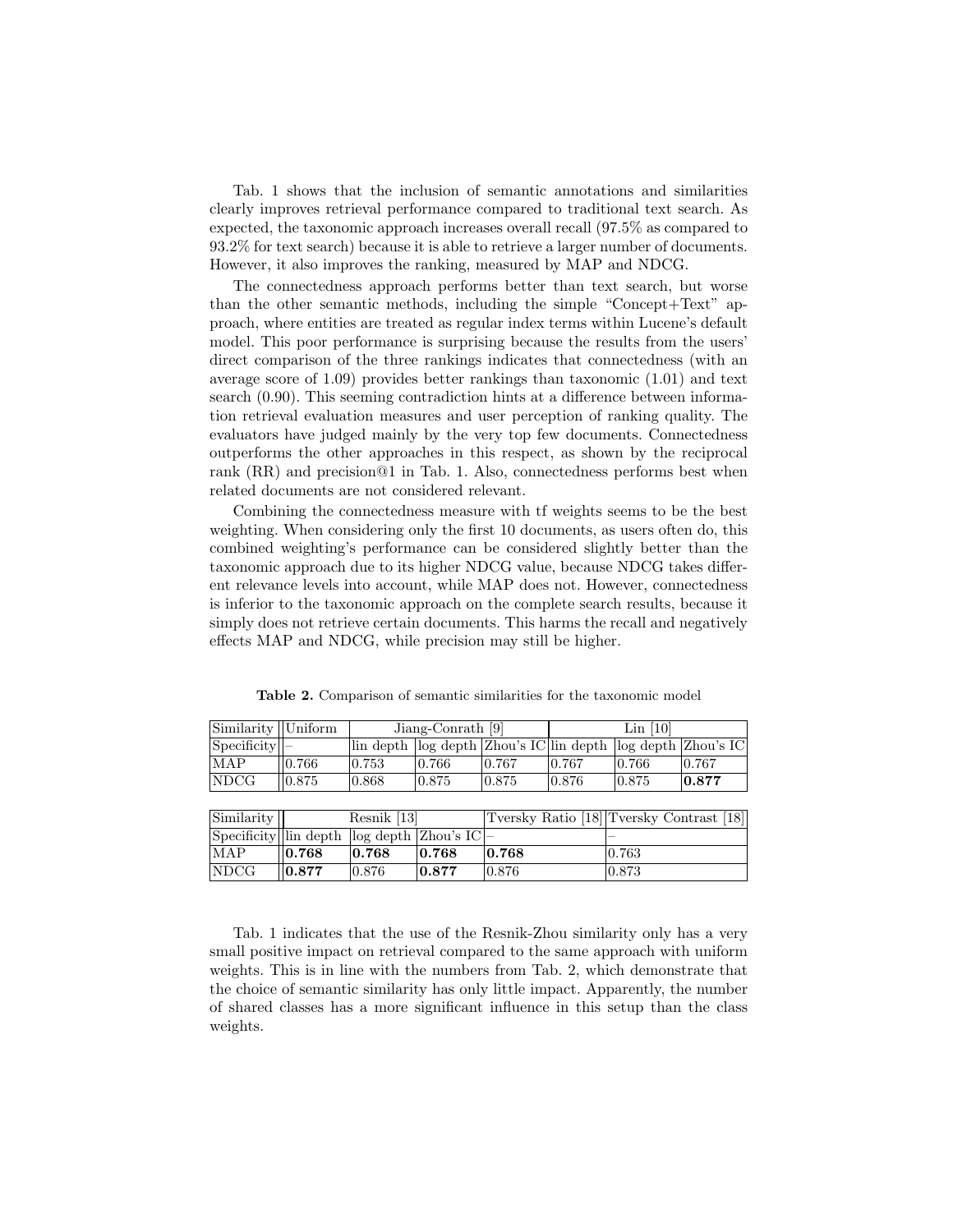To determine the influence of NEL quality, we have also executed experiments with documents, where annotations have not been revised after automated NEL. The results still show an improvement over text search, but a MAP is 2.5% to 4.5% and NDCG 0.1% to 1.6% lower than in the equivalent experiments on manually revised documents.

#### 5 Conclusions and Future Work

This paper has shown how Linked Data can be exploited to improve document retrieval based on an adaption of the GVSM. We have introduced two novel approaches utilizing taxonomic as well as connectedness features of Linked Data resources annotated within documents. Our evaluation has shown that both methods achieve a significant improvement compared to traditional text retrieval. The connectedness approach tends to increase precision whereas the taxonomic approach raises recall. Thereby, the similarity measure that weights taxonomic classes of index terms has only little influence on the retrieval. The quality of annotations substantially impacts the retrieval results, but uncorrected state-ofthe-art NEL still ascertains an improvement. In general, the quality of Linked Data itself is an obstacle. Only about 65% of entities in the dataset used have type statements, which are essential for the performance of the taxonomy-aided retrieval. Since no annotated ground truth datasets with relevance judgements exist, we have created one via a pooling method.

There are still open questions, which are to be answered in future work, including how well the models perform with other knowledge bases (e. g. Wikidata or national authority files) or languages, what other semantic relations between entities are valuable for document retrieval, and how the semantic similarity can obtain more influence. The annotation of queries with classes may improve the retrieval, and so could the combination of the two proposed methods. Fact retrieval would benefit from the more precise connectedness approach whereas increasing the impact of the taxonomic approach would be preferable also in exploratory search system. Furthermore, the main ideas can be transferred to an adapted language or probabilistic retrieval model.

# References

- 1. T. H. Cao, K. C. Le, and V. M. Ngo. Exploring combinations of ontological features and keywords for text retrieval. In T. B. Ho and Z.-H. Zhou, editors, PRICAI, volume 5351 of LNCS, pages 603–613. Springer, 2008.
- 2. P. Castells, M. Fernandez, and D. Vallet. An adaptation of the vector-space model for ontology-based information retrieval. IEEE Transactions on Knowledge and Data Engineering, 19(2):261–272, Feb 2007.
- 3. O. Egozi, E. Gabrilovich, and S. Markovitch. Concept-based feature generation and selection for information retrieval. In AAAI, volume 8, pages 1132–1137, 2008.
- 4. O. Egozi, S. Markovitch, and E. Gabrilovich. Concept-based information retrieval using explicit semantic analysis. ACM Transactions on Information Systems, 2011.